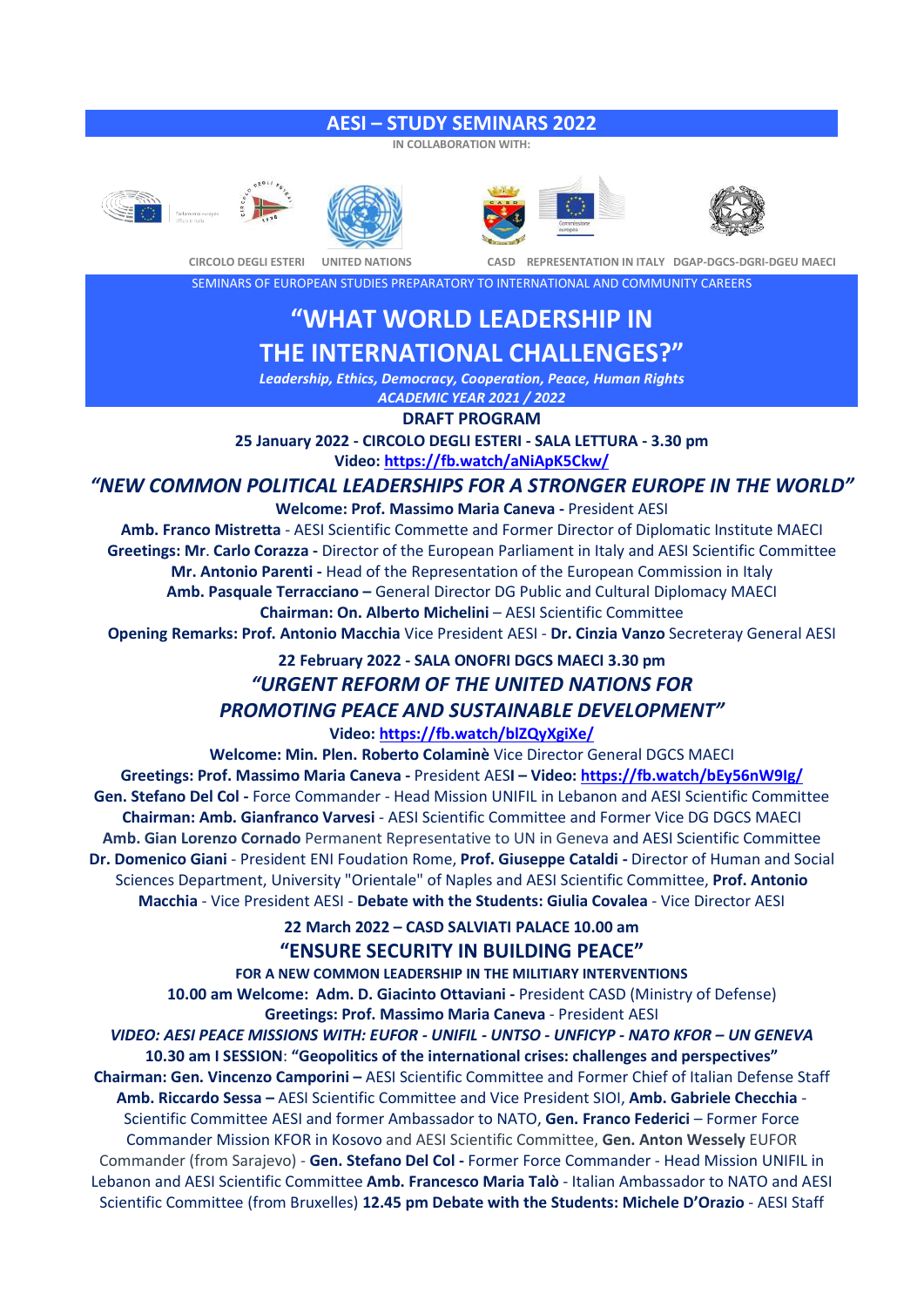#### 26 April 2022 - SPAZIO EUROPA - EUROPEAN COMMISSION AND EUROPEAN PARLIAMENT Via Quattro Novembre 149. 3.30 pm

### "FOR WORLD ECONOMIC AND FINANCIAL LEADEARSHIP OF THE EUROPEAN UNION"

Welcome: Dr. Antonio Parenti – Head of the Delegation of the European Commission in Italy Dr. Carlo Corazza – Head of the European Parliament in Italy

Greetings: Prof. Massimo Maria Caneva - President AESI Chairman: Amb. Vicenzo Petrone – AESI Scientific Committee, President ASSONAVE Dr. Fabrizio Spada - Responsible for Institutional Relations - European Parliament Prof. Maria Francesca Renzi - Professor of Economy Roma Tre University Prof. Giulio Sapelli - Economist and Board Member of Enrico Mattei Foundation Debate with the Students: Dr. Silvia Siciliano – Director AESI

24 May 2022 – PALAZZO BORROMEO - ITALIAN EMBASSY TO THE HOLY SEE 4.00 pm "JUSTICE AND PEACE: FOR A NEW WORLD LEADERSHIP"

Welcome: Amb. Francesco Di Nitto – Italian Ambassador to the Holy See Greetings: Prof. Massimo Maria Caneva - President AESI

Chairman: Amb. Adriano Benedetti – AESI Scientific Committee and Former DG Migration MAECI H.E Mons. Paul Richard Gallagher - Secretary for Relations with State Holy See Amb. Pasquale Ferrara - Director General DG Political Affairs Security MAECI and AESI Scientific Committee Prof. Ugo Villani – Professor of International Law and AESI Scientific Committee Debate with the Students: Dr. Cinzia Vanzo - Secretary General AESI

## 21 June 2022 – CASALE VILLA MADAMA MAECI 4.00 pm "DIPLOMACY AND INTERNATIONAL CAREERS"

Welcome: Cons. Laura Egoli – Director of Training Human Resources Casale Villa Madama DGRI MAECI Greetigns: Prof. Massimo Maria Caneva President AESI

Chairman: Amb. Franco Mistretta AESI Scientific Committee and former Director of the Diplomatic Institute Amb. Renato Varriale - Director General Human Resources and Innovation MAECI, Min. Plen. Vincenzo Celeste - General Director for Europe DGEU - MAECI - Major Gen. Kristin Lund -AESI Scientific Committee Former Force Commander Head Mission UNTSO Jerusalem, Amb. Stefano Baldi - Italian Ambassador to OSCE Vienna (from Vienna), Dr. Daniela Salvati - AESI Scientific Committee and Former Head UNICRI Rome Office - Debate with the Students: Luigi Alfonso Vitolo - Francesca Lamura - AESI Staff

### 5 July 2022 CASTLE OF BORGIA (NEPI) 20.00 pm CLOSING CEREMONY - DELIVERY OF CERTIFICATES OF ATTENDANCE AESI - MAECI - EUROPEAN PARLIAMENT - EUROPEAN COMMISSION - CASD

Coordination: Dr. Cinzia Vanzo - Secretary General AESI - Dr. Giulia Perugini - Responsible of Events AESI

www.aesieuropa.eu

AESI is a cultural association that has as its main target the promotion of human rights in politics and international cooperation. AESI wants to develop, with its activities, a real culture of cooperation among populations and Nations, respecting human being's dignity and identity. AESI wants to contribute to the training of those young students who are preparing themselves for a diplomatic career or a career in the European or International Institutions. More than 3000 students and young graduates have already taken part in the Seminars organized together with the Diplomatic Studies Club, the Centre for Advanced Defense Studies, the Ministry of Foreign Affairs, the European Commission and the European Parliament Information Office in Italy. AESI has also organized many International FORUMS in the Balkan Area (at the University of Sarajevo with EUFOR), in the Middle East (at USEK and Lebanese Universities in Lebanon with UNIFIL, with Israel and Palestinian Universities at UNTSO, at the Universities in Cyprus with UNFICYP), at the NATO Headquarters in Brussels, at the European Parliament, at the Italian Permanent Representation to the European Commission, at OCED in Paris and at UNOG in Geneva. Many of AESI students have already started a diplomatic career, or are working in the relevant offices of International Organizations. Among the speakers of AESI's events, there are more than 1.000 Ambassadors, Representatives of the United Nations, the European Commission, the European Parliament, Generals and University Professors. The Association is a no profit organization and is very independent from a political point of view.